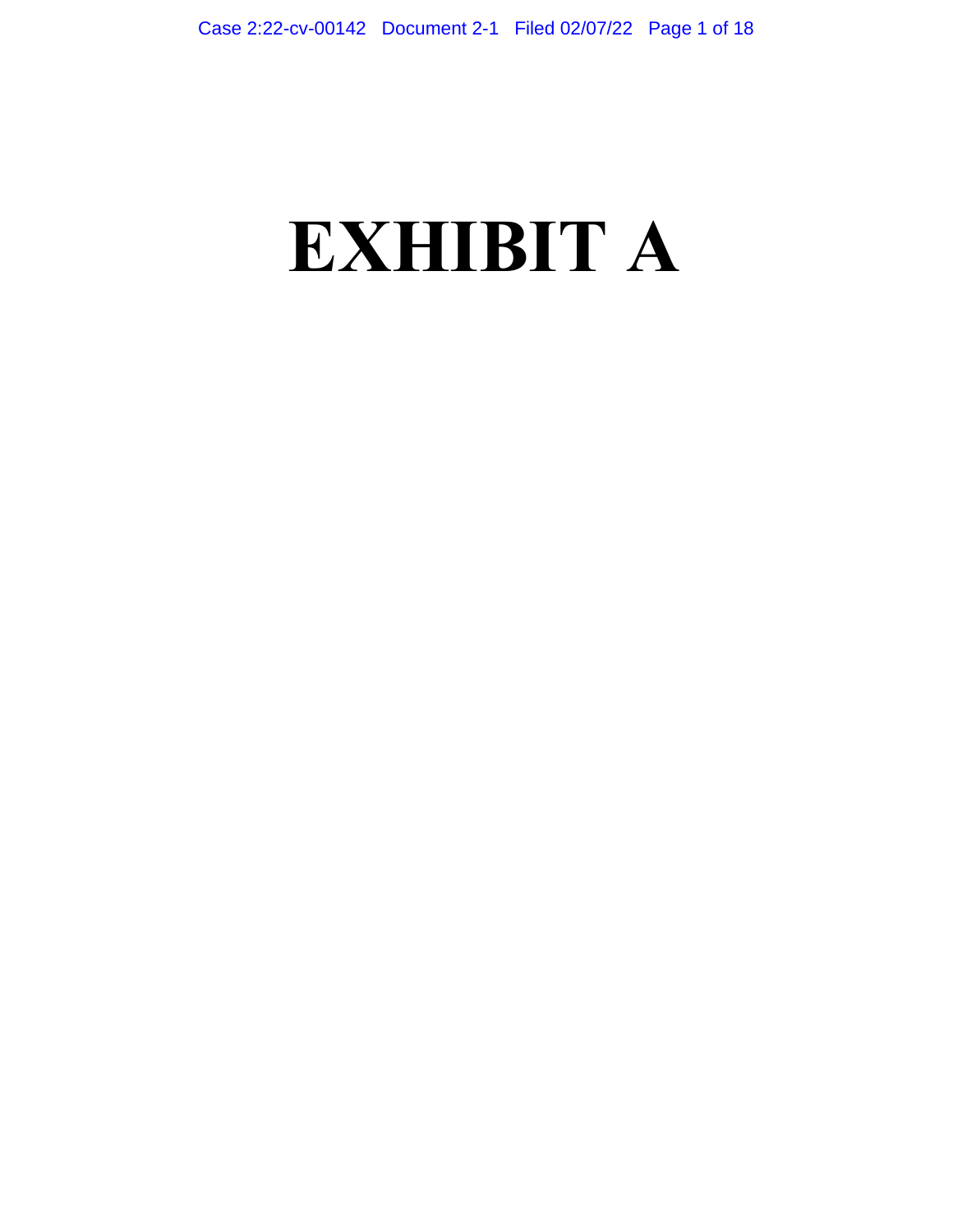J Fiander, Attorney Towtnuk Law Offices, Ltd. Sacred Ground Legal Services, Inc. 5808A Summitview Avenue #97 Yakima, WA 98908 (509) 969-4436 towtnuklaw@msn.com

# IN THE SAUK-SUIATTLE TRIBAL COURT

**SAUK-SUIATTLE INDIAN TRIBE** on its own behalf and in its capacity as the Sahkuméhu ex rel Tsuladx<sup>w</sup>,

Plaintiff,

v.

**CITY OF SEATTLE**,

Defendant.

Case No. SAU-CUV-01/22-001

# **AMENDED CIVIL COMPLAINT FOR DECLARATORY JUDGMENT<sup>1</sup>**

# I. INTRODUCTION

This is an action for declaratory relief by which Plaintiffs<sup>2</sup> Sauk-Suiattle Indian Tribe, in

its capacity as a tribal nation and as the Sahkuméhu for and on behalf of Tsuladx<sup>w</sup> a ti Stulak<sup>w</sup>

seeking declaratory relief to:

<sup>&</sup>lt;sup>1</sup> The original complaint incorrectly identifies Seattle as "plaintiff" rather than defendant on pp. 6, 14 and 15. This amendment corrects these typos.

<sup>2</sup> *Sahkuméhu* denotes the Sauk-Suiattle Indian Tribe. *Tsuladx<sup>w</sup>* means salmon in Lushootseed. *Stulǝk<sup>w</sup>* means river. *Atcitalbix<sup>w</sup>* means Native people. *Swatix<sup>w</sup>tad* means land. In tribal culture, names are hereditary property which can only be bestowed by those entitled to confer them. These are among the parties to this case. The names carry an obligation.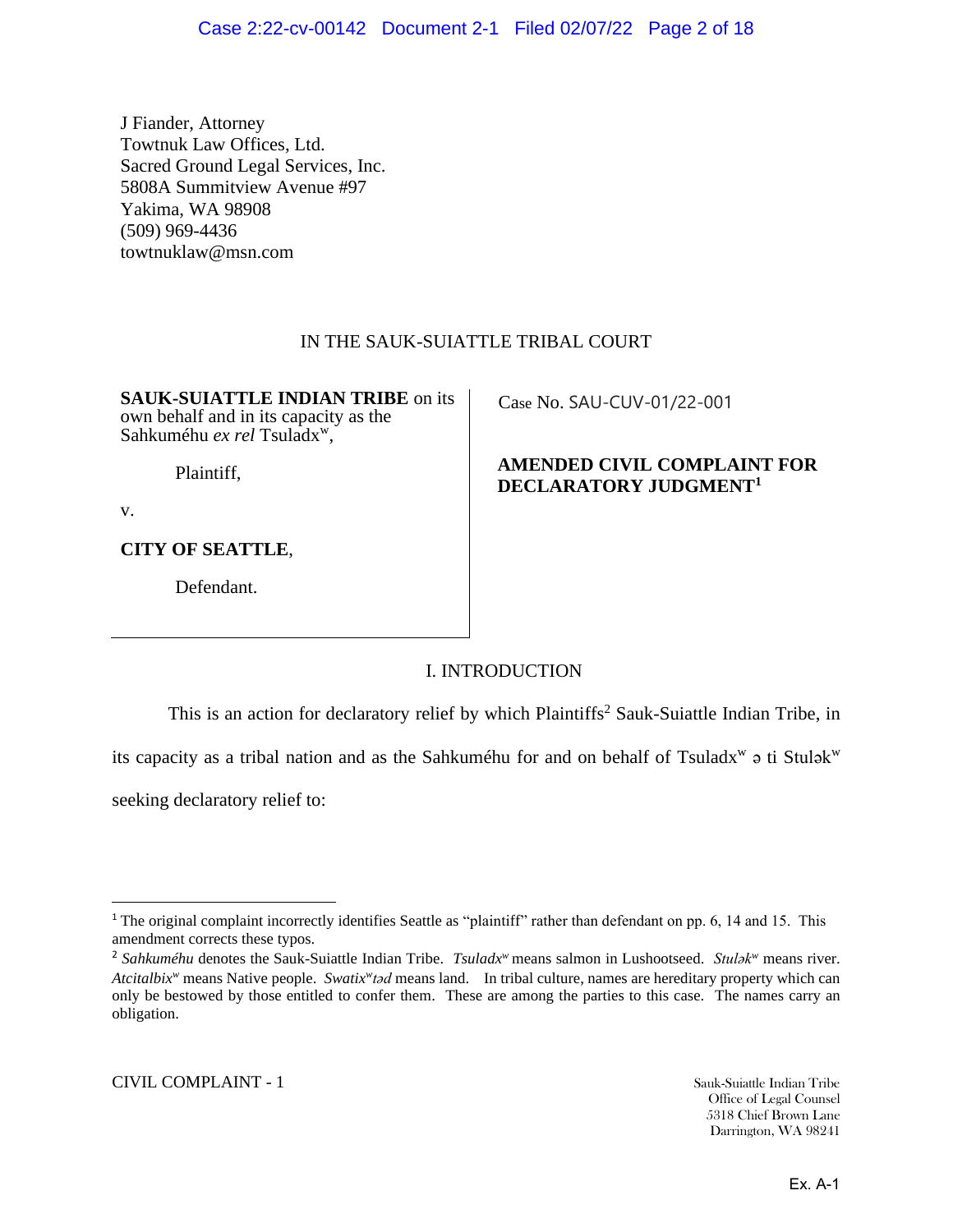#### Case 2:22-cv-00142 Document 2-1 Filed 02/07/22 Page 3 of 18

a. Declare Tsuladx<sup>w</sup> within the territory of the Sauk-Suiattle Indian Tribe is protected and possesses inherent rights to exist, flourish, regenerate, and evolve, as well as inherent rights to restoration, recovery, and preservation. These rights include, but are not limited to, the right to pure water and freshwater habitat; the right to a healthy climate system and a natural environment free from human-caused global warming impacts and emissions and the right of access to their ancestral waters;

b. Declare that Plaintiff's tribal members possess a right and a public trust, or trust responsibility, to protect and save Tsuladx<sup>w</sup>, and protect the waters that support Tsuladx<sup>w</sup> within the 1855 ceded territory and beyond, free of obstructions which interfere with their right to exist.

c. Declare the Sahkuméhu have a legal duty to protect Tsuladx<sup>w</sup> and to support healthy ecosystems from which to provide on-going food security to hunt, fish, trap and gather; which rights are protected by due process

d. Declare that Defendants individually and collectively knew or should have known that obstructions to Tsuladx<sup>w</sup>'s way of life was undertaken without the free, prior, informed consent of Tsuladx<sup>w</sup> as sentient beings and without the free, prior, informed consent of or consultation with the Sahkuméhu or other tribes who owe a duty to Tsuladx<sup>w</sup>.

e. Declare that Defendant are collectively and intentionally engaged in a pattern and practice of impermissibly infringing on and circumventing rights expressly protected under Law. See *United Nations Declaration on the Rights of Indigenous Peoples* (UNDRIP). 3

CIVIL COMPLAINT - 2 Sauk-Suiattle Indian Tribe <sup>3</sup> <https://www.un.org/development/desa/indigenouspeoples/declaration-on-the-rights-of> indigenous-peoples.html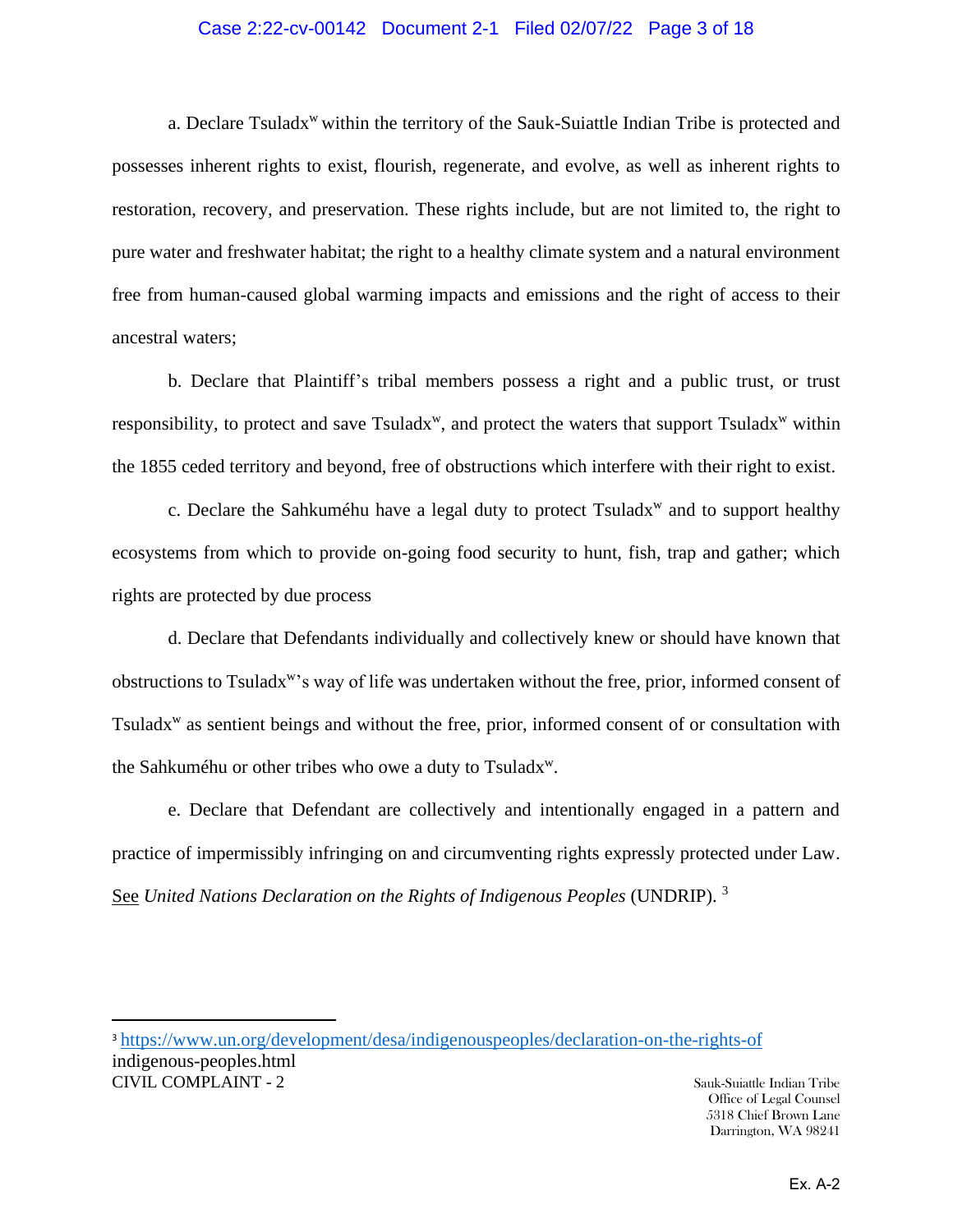#### Case 2:22-cv-00142 Document 2-1 Filed 02/07/22 Page 4 of 18

f. Declare Defendant is willfully and intentionally engaged in civil rights deprivations against the Sahkuméhu, with regard to the free exercise and enjoyment of federally protected, treaty-recognized water property rights necessary to support the inherent and usufructuary property rights to hunt, trap, fish under: the 1855 Treaty; the American Indian Religious Freedoms Act; the First Amendment; Fourth Amendment; Fifth Amendment; Due Process Clause; and, Equal Protection Clause of the Fourteenth Amendment.

g. Declare intentional interference by the City of Seattle with regard to the exercise of federally protected, treaty-recognized water property rights necessary to support the inherent and usufructuary property rights to hunt, fish and gather under the1855 Treaty by unilaterally constructing dams without official notice to tribes, without Sahkuméhu consent in the treaty ceded territories.

#### II. BACKGROUND HISTORY

Tsuladx<sup>w</sup>, our relatives under on water, are the most important cultural and sacred food of the Sahkuméhu and have been a part of our traditional stories, teachings, lifeways and spirituality since the earliest times to the present day. For the Sahkuméhu, Tsuladx<sup>w</sup> is sentient like all living creatures and they are our relations. We Sahkuméhu have a sacred covenant with Tsuladx<sup>w</sup>, the water and all living creatures, without which we cannot live.

For us Tsuladx<sup>w</sup> is a gift from the Creator and because of this spiritual connection and relationship with them the Sahkuméhu expressly reserved the right maintain a relationship with them. They are central to our cultural identity, spiritual traditions, and physical wellbeing. It is

#### CIVIL COMPLAINT - 3 Sauk-Suiattle Indian Tribe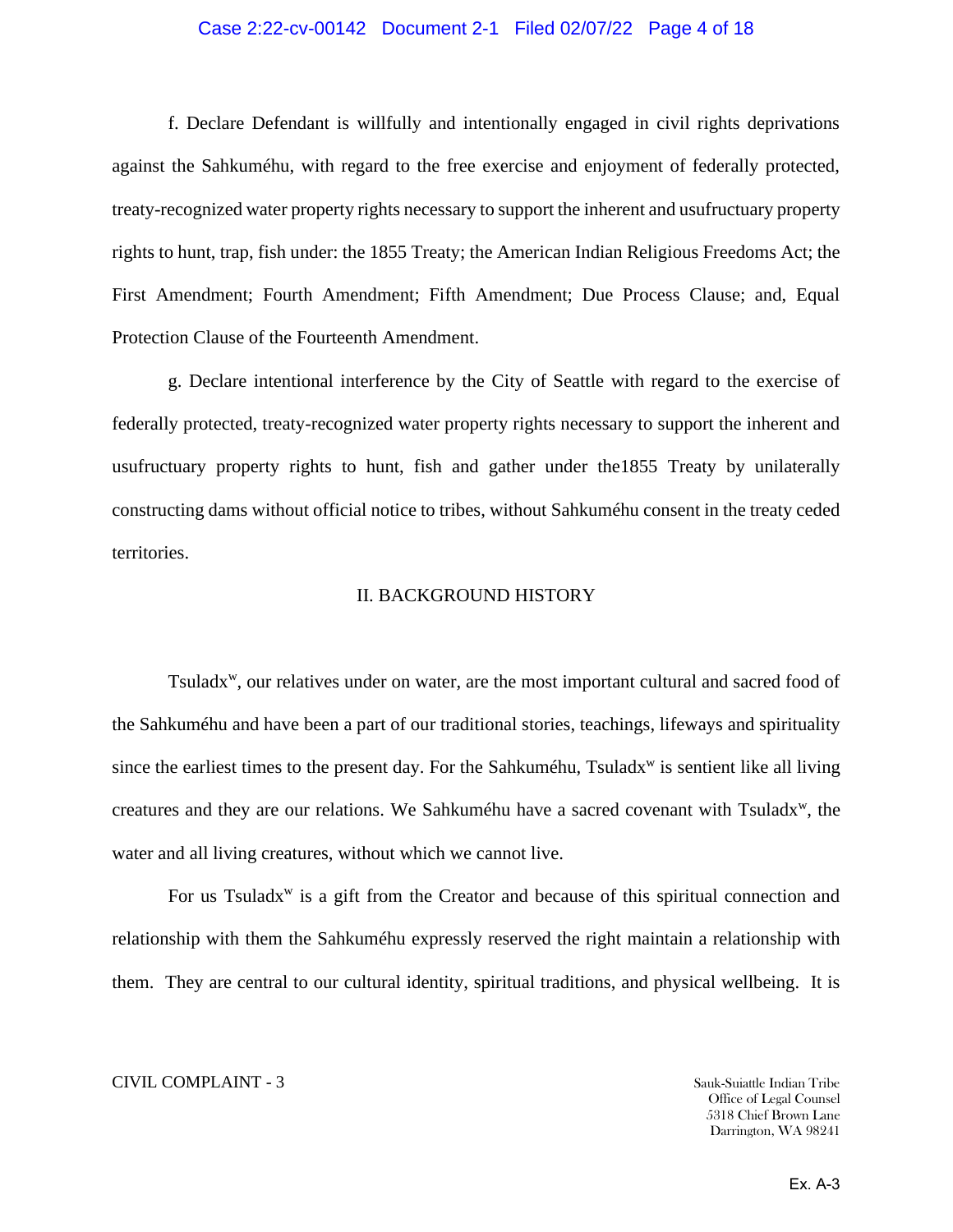#### Case 2:22-cv-00142 Document 2-1 Filed 02/07/22 Page 5 of 18

an important species to the ecology and provides critical food and habitat to both endemic and migratory species.

Tsuladx<sup>w</sup> depends on clean, abundant fresh flowing waters and the nutrients they carry and which important and essential natural ecosystem resources have been under constant threat from defendant's activities.

As the Minnesota District Court in United States v Brown, 777 F. 3d 1025 (2015) cited, "we trust the [government] to 'speak for the trees, for the trees have no tongues." *See* Sierra Club et al v U.S. Forest Service et al, (4th Cir. No. 18-1144) On Petition for Review of a Decision of the United States Forest Service order by the Honorable Circuit Judge Thacker: *See* USCA4 Appeal: 18-1144 Doc: 104 Filed: 12/13/2018 Pg: 60 of 60, Part IV, Petition for Review Granted, *Vacated and Remanded*. 4

The Sauk-Suiattle Indian people have lived under the gaze of Whitehorse Mountain for many generations as Fishermen and Women, Gatherers and Hunters in the region of Sauk Prairie and near the present-day towns Darrington, Marblemount and Rockport, WA. In the early days, we were known as the Sah-ku-me-hu. We were canoe people, plying the swift waters of the Sauk, Suiattle, Stillaguamish, Cascade and Skagit Rivers in our river canoes. Though our homelands were in the mountains of the North Cascades, we often traveled downriver to Puget Sound. There we harvested saltwater fish, shellfish, and other foods not available in the mountains. We frequently voyaged in large seagoing canoes.

<sup>4</sup> https://www.southernenvironment.org/uploads/words\_docs/ACP\_USFS\_opinion.pdf (We trust the United States Forest Service to "speak for the trees, for the trees have no tongues." Dr. Seuss, The Lorax (1971).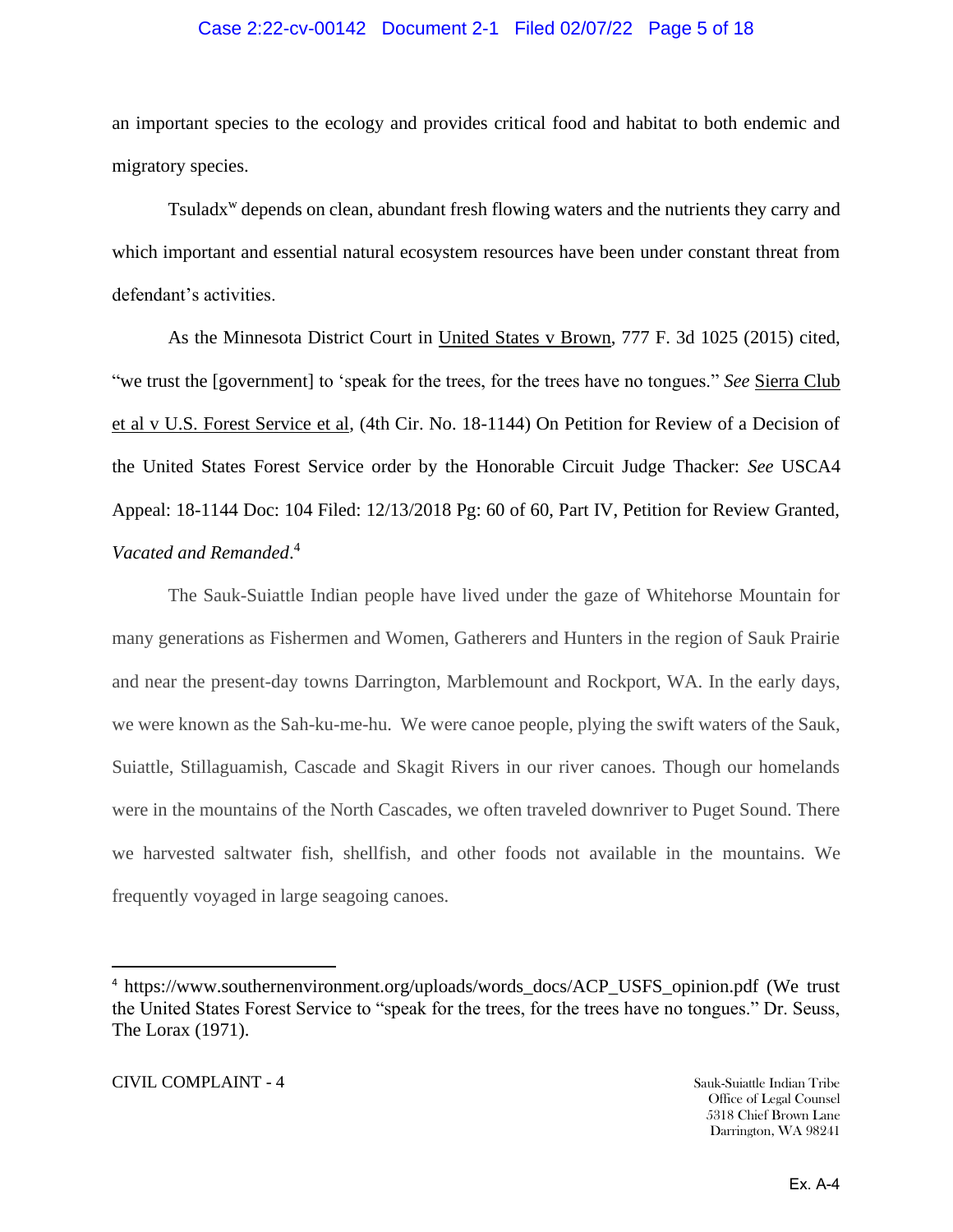#### Case 2:22-cv-00142 Document 2-1 Filed 02/07/22 Page 6 of 18

Sah-ku-méhu homelands were the entire drainage area of the Sauk, Suiattle and Cascade Rivers. We had an important village at Sauk Prairie, near the confluence of the Sauk and Suiattle Rivers. The village consisted of eight traditional cedar longhouses which were destroyed in 1880s by settlers who had laid claim to these lands. Our village was burned to the ground. Before the 1855 Treaty our Tribe was around 4,000 strong. By 1924 our numbers dwindled to 18. Residents in the Sauk-Suiattle Indian Reservation are the surviving descendants of the original peoples who lived in this special valley. Current membership is 314.

Tsuladx<sup>w</sup> (Salmon), the acitalbix<sup>w</sup> (tribal people) that lives in water, is the most important cultural and sacred food of the Sahkuméu. Tsuladx<sup>w</sup> has been a part of our traditional stories, teachings, lifeways and spirituality since the earliest times to the present day. For the Sahkuméhu, Tsuladxw is alive like all living creatures and they are our relations. Sahkuméhu have a sacred covenant with Tsuladx<sup>w</sup> and the Stulǝk<sup>w</sup> (river) and all living creatures, without which we cannot live.

For the Sahkuméhu, Tsuladx<sup>w</sup> is a gift from the Creator and because of this spiritual connection and relationship with Tsuladxw the Sahkuméhu expressly reserved the right to Tsuladx<sup>w's</sup> existence. Tsuladx<sup>w</sup> is our primary food. From time immemorial Tsuladx<sup>w</sup> has been a vital factor to the sustenance and the continued existence of the Sahkumehu. Tsuladx<sup>w</sup> is central to Sahkumehu cultural identity, spiritual traditions, and physical wellbeing. Tsuladx<sup>w</sup>'s children born in our homeland travel down the Skagit River as they grow on their journey to the saltwater. They depend on nutrient rich fresh waters in which to grow and in which important and essential natural ecosystem resources exist. Defendant's dams block many nutrients necessary to their growth.

#### CIVIL COMPLAINT - 5 Sauk-Suiattle Indian Tribe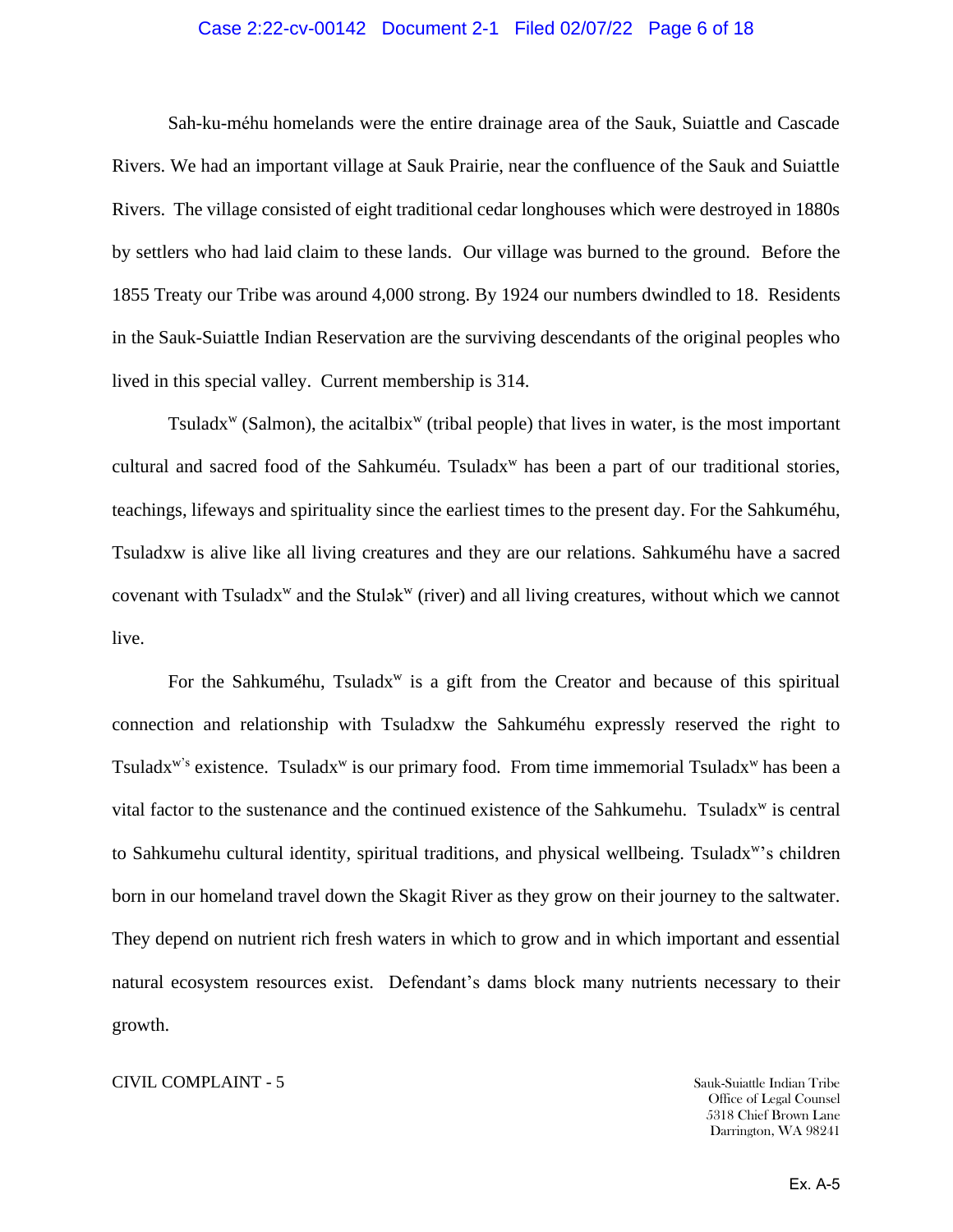#### Case 2:22-cv-00142 Document 2-1 Filed 02/07/22 Page 7 of 18

Tsuladx<sup>w</sup> possess inherent rights to exist, flourish, regenerate, and evolve, as well as inherent rights to restoration, recovery, and preservation. These rights include, but are not limited to, the right to pure water and freshwater habitat; the right to a healthy climate system and a natural environment free from human caused global warming impacts and emissions. Tsuladx<sup>w</sup> is a central element of the language, culture, heritage, migration stories and history of the Sahkuméhu people, and is an integral part of the wetland ecosystems and natural communities of the Sahkumehu.

The Sauk-Suiattle Tribal Council is the duly elected governing body of the Sauk-Suiattle Indian Tribe and of the Sauk-Suiattle Reservation pursuant to the constitution of the Sauk-Suiattle Indian Tribe as organized under Section 16, of the Act of June 18, 1934 (48 Stat. 984), ) and therefore has the responsibility and authority to provide for the safety, health and welfare of its tribal members on and off reservation. The tribal council shall have the power to act on all matters concerning the welfare of the tribe. The purpose of enacting the constitution, as stated in its preamble, was *inter alia* to preserve community resources and cultural identity for the welfare and benefit of the tribe.

Plaintiff's complaint is based upon the Natural Laws of the Lushootseed people. Native tribes are rich in unwritten traditional law and tribal Elders are cornerstones of traditional wealth. Unwritten law, sometimes called "natural law" or the "Creator's law," is found in values, beliefs, practices, customs, traditions, and in the ways problems are solved. It is passed on through language, stories, songs, dances, ceremonies, speech making, leadership, and decisions. It is shown through the behavior of those who carry on tribal traditions. It is taught by the guidance of tribal Elders, tribal leaders, and through the families. Traditional unwritten tribal law is centered upon relationships among families and persons within the tribe, relationships between tribes, problem

CIVIL COMPLAINT - 6 Sauk-Suiattle Indian Tribe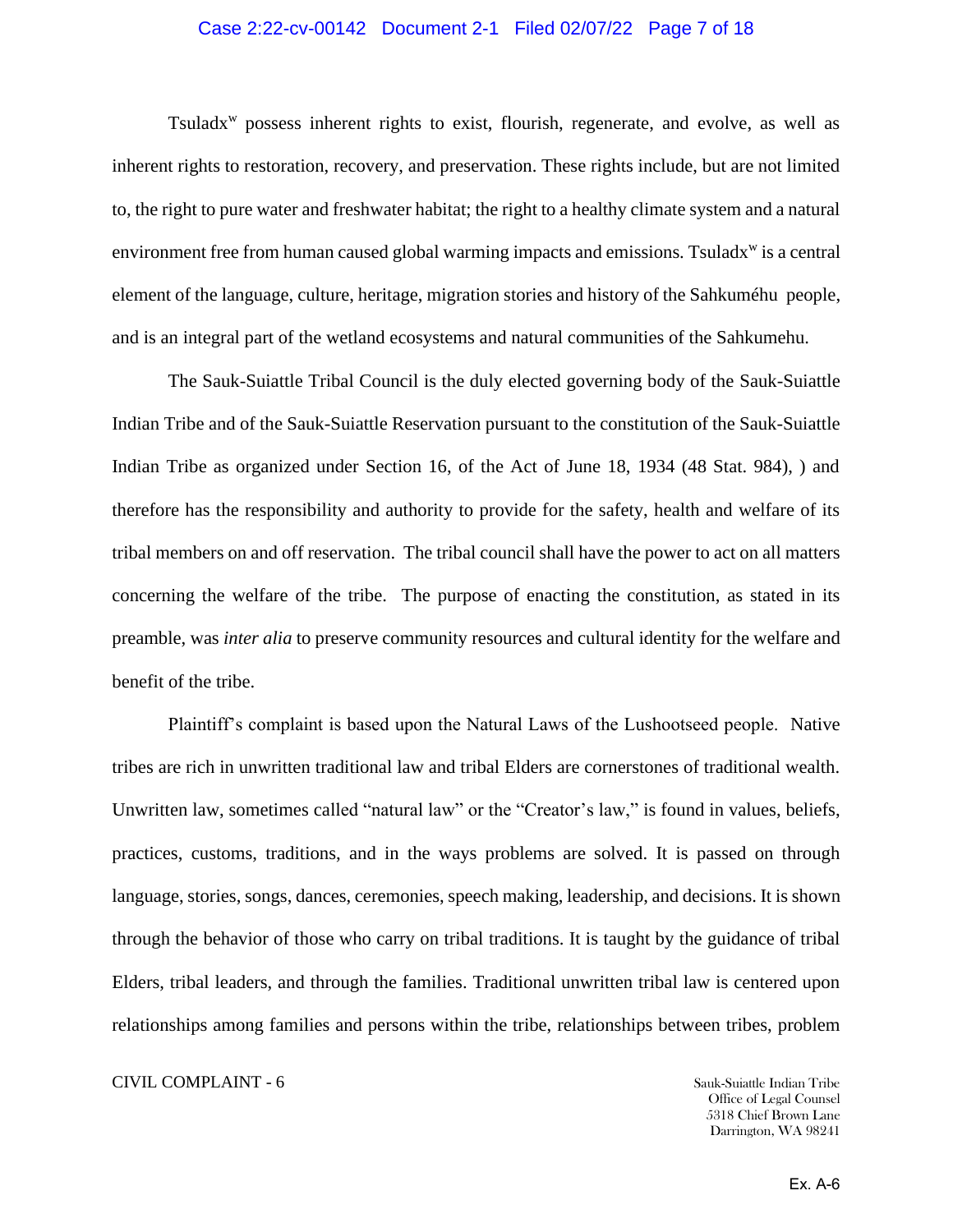#### Case 2:22-cv-00142 Document 2-1 Filed 02/07/22 Page 8 of 18

solving, and on the interconnection of all creation and human relationships with nature. As set forth below, Defendant's conduct is contrary to the Natural Laws of the Sahkuméhu.

In English-based law systems, written law is the highest form of law, and once a law is written, it overrides unwritten law if they conflict. In other words, once a written law is adopted, it becomes the supreme law of the land. Tribal systems may or may not operate this way. For example, many tribes require that written tribal laws be interpreted so as not to conflict with tribal unwritten law. State and federal court judges may not understand this relationship between written and customary laws in tribal systems.

§ 1.040 of the Sahkumehu Law & Order Code provides that, in actions in its Tribal Court:

The provisions in this Code shall be liberally construed so as to give effect to its purpose of protecting the persons, property and resources of the Sauk-Suiattle Indian Tribe.

If, in the course of a proceeding, a procedure is not specified in the Code, the tribal court shall adopt any suitable process that appears in keeping with the spirit of Sauk-Suiattle tribal law. Id., § 2.010. The natural laws of the Creator are the highest laws applied by the Sahkuméhu. The claims of the plaintiffs in this case are based upon natural laws which obligate them and which are imposed by the Creator.

Natural law has also provided the basis for resolution of cases before the United States Supreme Court. As was enunciated by the Supreme Court in Johnson v. M'Intosh, 21 U.S. 543 (1823):

[I]t will be necessary in pursuing this inquiry to examine not singly those principles of abstract justice *which the Creator of all things has impressed on the mind of his creature man and which are admitted to regulate in a great degree the rights of civilized nations*, whose perfect independence is acknowledged, but those

CIVIL COMPLAINT - 7 Sauk-Suiattle Indian Tribe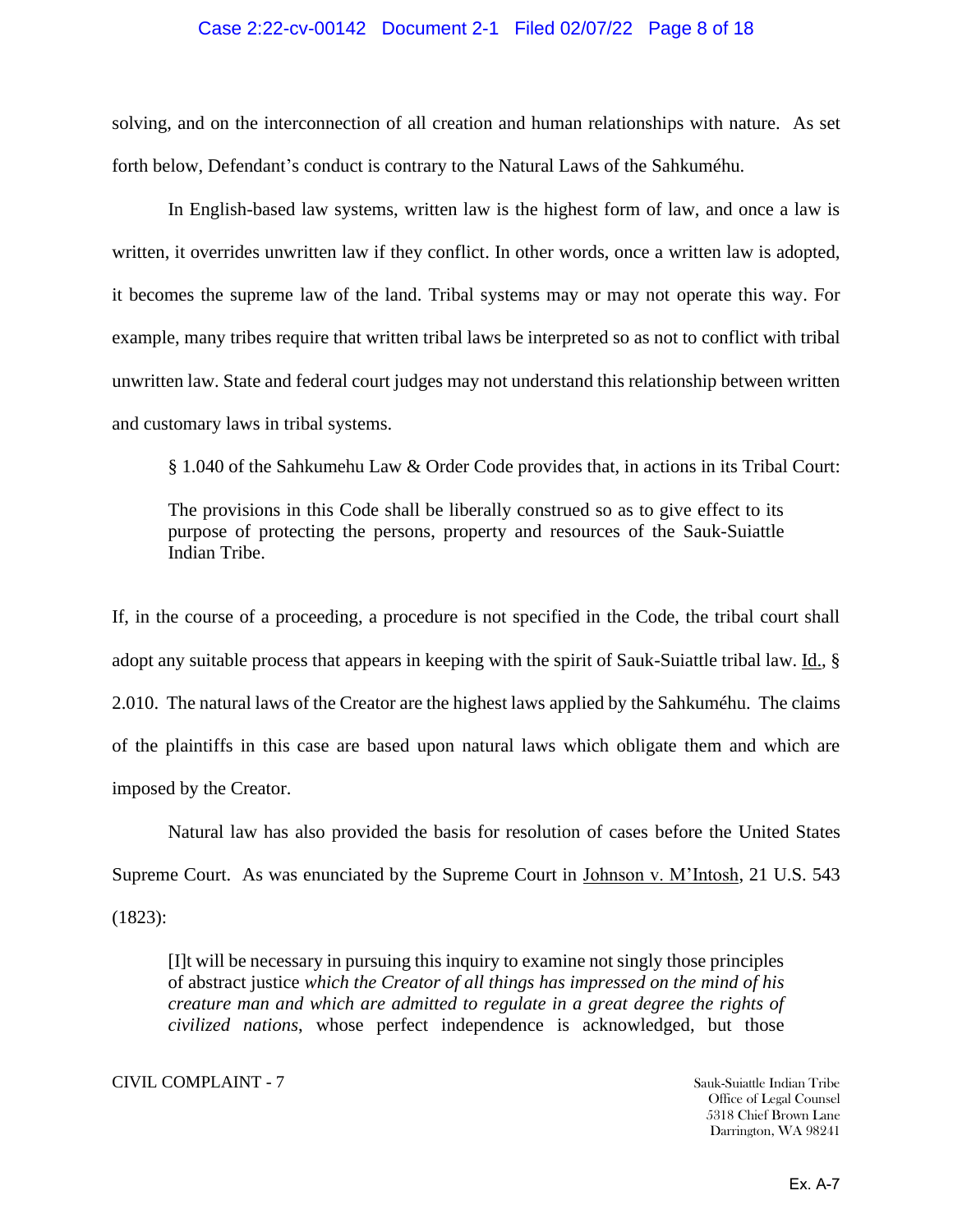principles also which our own government has adopted in the particular case and given us as the rule for our decision.

(emphasis added). M'Intosh is not the only case in which Courts have invoked Natural Law in reaching decisions. State courts have recognized Natural Law as a basis for decisions. For example, the first woman in Wisconsin who thought she might have a right to practice law was told that she did not, in the following terms:

The *law of nature* destines and qualifies the female sex for the bearing and nurture of the children of our race and for the custody of the homes of the world…[A]ll life-long callings of women, inconsistent with these radical and sacred duties of thir sex, as is the profession of the law, are *departures from the order of nature*[.]

In Re Goddell, 39 Wisc. 232, 235 (1875). Each time there is a movement to confer rights onto some new "entity", the proposal is bound to sound odd or frightening or laughable. This is partly because until the rightless thing receives its rights, it cannot be seen as anything but a thing for the use of "us"—those who are holding property rights in them at the time…Such is the way the slaveholding South looked upon African Americans. C. Stone, *Should Trees have Standing?* (Revised 2010 edition), p. 3.

The Supreme Court in M'Intosh also plainly acknowledged that religious decrees of the *Pope* can be relied upon by a court to provide guidance in resolving cases before it ("Spain did not rest her title solely on the grant of the Pope"). On May 24, 2015 Pope Francis issued an enciclica, or papal bull, *Laudato Si:* <sup>5</sup>

[O]ur common home is like a sister with whom we share our life and a beautiful mother who opens her arms to embrace us… *to commit a crime against the natural world is a sin against ourselves and a sin against God*[.]

CIVIL COMPLAINT - 8 Sauk-Suiattle Indian Tribe

<sup>&</sup>lt;sup>5</sup>[file:///C:/Users/jfiander/Downloads/papa-francesco\\_20150524\\_enciclica-laudato-si.pdf](file:///C:/Users/jfiander/Downloads/papa-francesco_20150524_enciclica-laudato-si.pdf)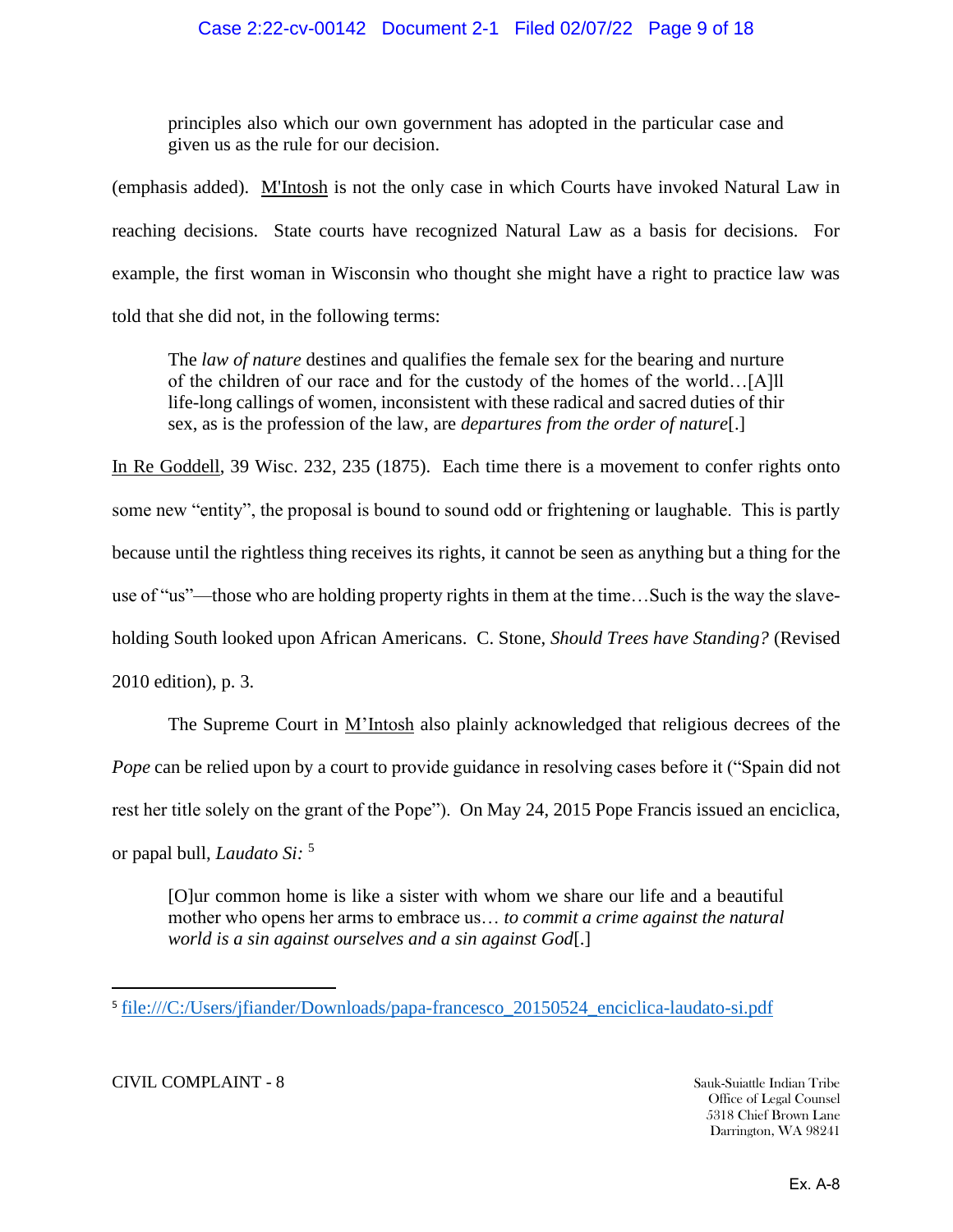Id., p. 3, ¶ 8 (emphasis added). As to Saint Francis of Assisi, Pope Francis wrote:

He communed with all creation, even preaching to the flowers, inviting them "to praise the Lord, just as if they were endowed with reason".[19] His response to the world around him was so much more than intellectual appreciation or economic calculus, for to him each and every creature was a sister united to him by bonds of affection. That is why he felt called to care for all that exists. His disciple Saint Bonaventure tells us that, "from a reflection on the primary source of all things, filled with even more abundant piety, he would call creatures, no matter how small, by the name of 'brother' or 'sister'"

Id., p. 4, ¶ 11. Pope Francis stated that his Encyclical Letter "is now added to the body of the Church's social teaching."

The Sahkumehu are people of the Lushootseed culture. The highest values of that culture

are:

Respect (Hold Sacred) All of the Earth—

Respect (Hold Sacred) All of the Spirits—

Remember (Hold Sacred) The Creator—

V. Hilbert, Haboo; *Native American Stories from Puget Sound* (2020 Ed.), p. xiii. Among Lushootseed, humanoid, animal, and spirit forms "always had the same emotions and sensibilities as humans. Id., p. xxxii. These are natural laws of the Creator.

Defendant Seattle has itself expressly invoked laws based upon religion and the laws of Nature and is therefore estopped from denying the validity and applicability of same. As stated in the September 12, 2016 resolution of the Seattle City Council:<sup>6</sup>

CIVIL COMPLAINT - 9 Sauk-Suiattle Indian Tribe <sup>6</sup> See also Seattle City Council Resolution No. 31740 (opposing action with negative impacts on cultural sites and the environment in portions of Indian Country) [Keystone XL Pipeline].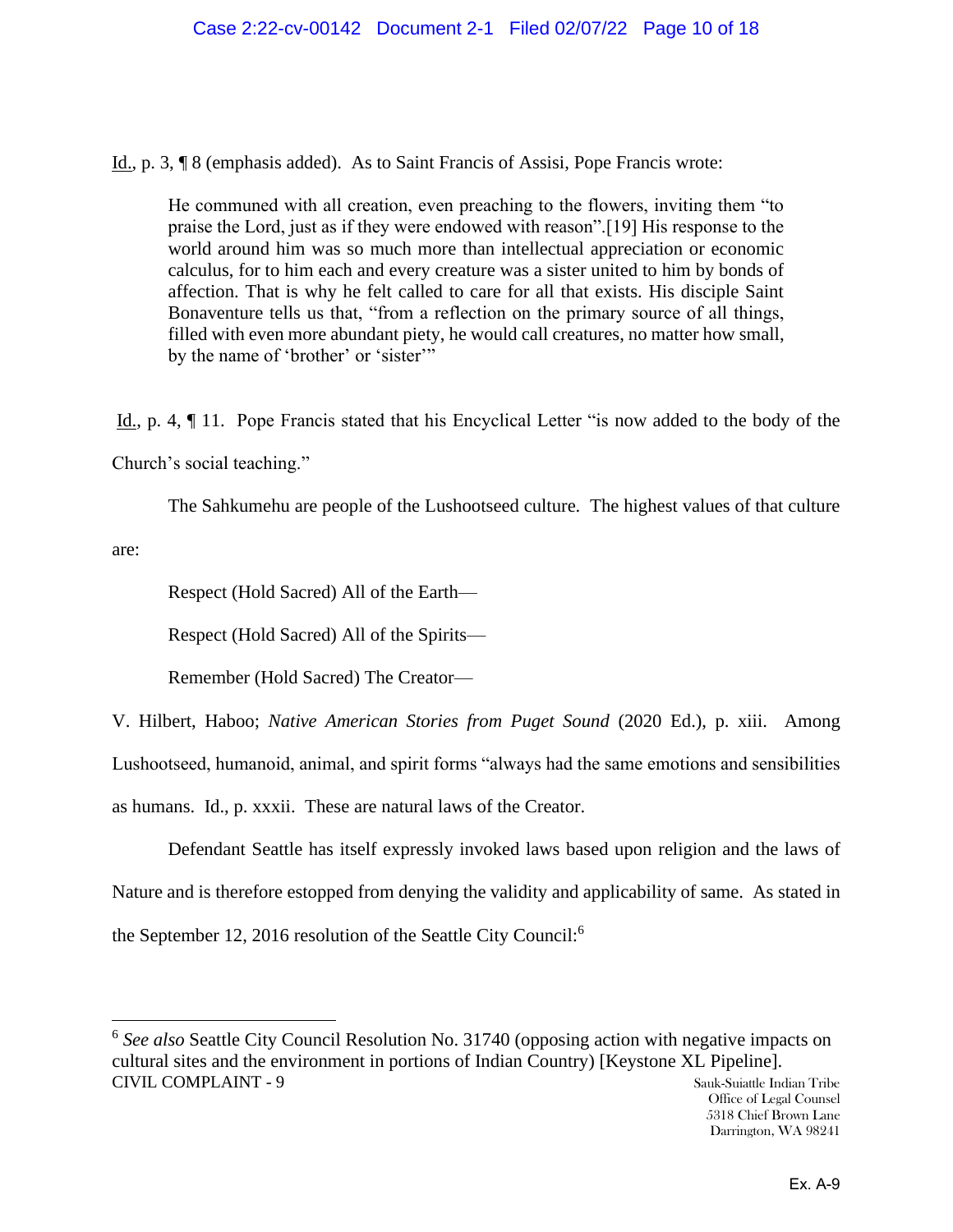WHEREAS, the American Indian Religious Freedom Act of 1978 affirms the need to "protect and preserve for American Indians their inherent right of freedom to believe, express, and exercise the traditional religions," particularly in American Indian sacred places; and

WHEREAS, Washington State recognizes that American Indian burial grounds and historic graves are "a finite, irreplaceable, and nonrenewable cultural resource, and are an intrinsic part of the cultural heritage of the people of Washington" (RCW 27.44.030);

WHEREAS, Articles, 11, 12, and 25 of the United Nations Declaration on the Rights of Indigenous People (UNDRIP), as endorsed by the United States in 2010, affirms that indigenous peoples…possess the right to maintain and protect their culture, religion, practices, and relationship with their "traditionally owned or otherwise occupied and used lands, territories [and] waters"; and

WHEREAS, the UNDRIP Article 32 further provides that governments shall consult with indigenous peoples "in order to obtain their free and informed consent prior to the approval of any project affecting their lands or territories and other resources, particularly in connection with the development, utilization or exploitation of mineral, water or other resources"[.]

*And see*, Seattle City Council Resolution 30230 (August 21, 2000), providing *inter alia* that

"salmon are an important part of the spirit of the Northwest and preserving salmon will protect our

cultural, environmental, and economic legacy for future generations" and that "the threat of

extinction of Snake River salmon is still very real and imminent".

## III. JURISDICTION

3.A. Jurisdiction is invoked under the inherent tribal sovereignty of the Sauk-Suiattle Indian Tribe, the Constitution and Bylaws of the Sauk-Suiattle Indian Tribe, the Law and Order Code of the Sauk-Suiattle Indian Tribe, Montana v. United States, 450 U.S. 544 (1981), and the natural laws of the Sauk-Suiattle Indian Tribe in that defendant's conduct threatens or imperils the health, welfare, safety and economic security of the Sauk-Tribal Indian Tribe and such impacts are

#### CIVIL COMPLAINT - 10 Sauk-Suiattle Indian Tribe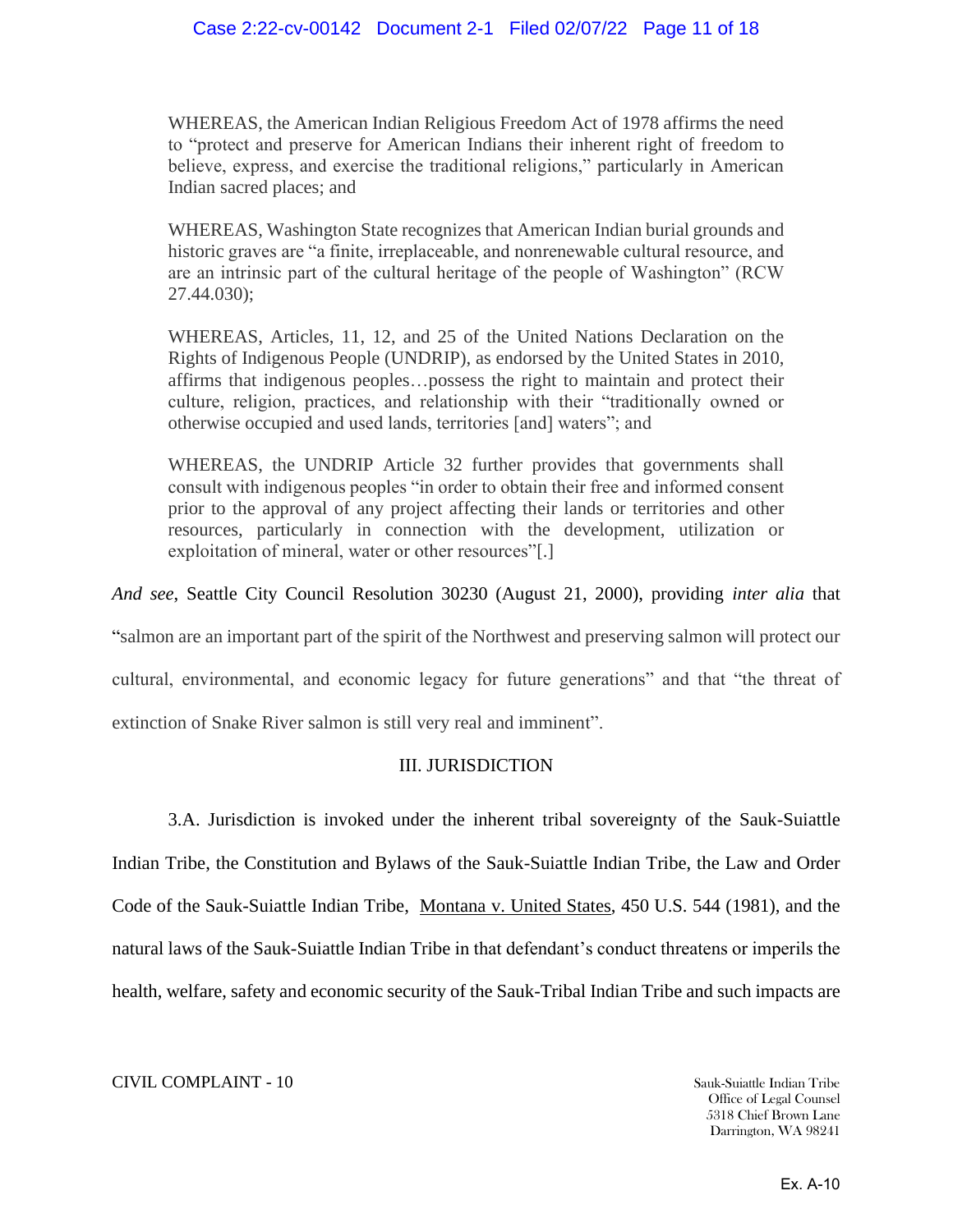#### Case 2:22-cv-00142 Document 2-1 Filed 02/07/22 Page 12 of 18

felt by the Sauk-Suiattle Indian Tribe within the Sauk-Suiattle Reservation and lands and waters within the Ceded Territory of the Sauk-Suiattle Indian Tribe.

#### IV. VENUE

4.A. Venue is proper pursuant to the Sauk-Suiattle Indian Tribe Law and Order Code, Title II, Courts, section 2.020, which provides that the Court shall hear all actions arising under any code, resolution or ordinance enacted to protect, preserve, or regulate the rights reserved for Sahkuméhu regarding off-reservation resources. The Court shall also have jurisdiction to hear all actions arising under law or equity. Id.

#### V. PARTIES

5.A. The Sauk-Suiattle Indian Tribe is a tribal nation and the duly constituted government of the Sauk-Suiattle Reservation pursuant to the Constitution of the Sauk-Suiattle Indian Tribe, as amended, and organized under Section 16, of the Act of June 18, 1934 (48 Stat. 984), ) and therefore has the responsibility and authority to provide for the safety, health and welfare of its tribal members on and off reservation.

5.B. The City of Seattle is a municipal corporation which *inter alia* owns and operates hydroelectric dams within the aboriginal territory of the Sahkuméhu.

5.C. Seattle City Light is a business entity solely owned by the City of Seattle.

5.D. Tsuladx<sup>w</sup> possesses inherent rights to exist, flourish, regenerate, and evolve, as well as inherent rights to restoration, recovery, and preservation. These rights include, but are not limited to, the right to pure water and freshwater habitat; the right to a healthy climate system and a natural environment free from human caused global warming impacts and emissions. Tsuladx<sup>w</sup> is considered by the Sahkuméhu people to be a gift from the Creator or Great Spirit and continues

#### **CIVIL COMPLAINT - 11** Sauk-Suiattle Indian Tribe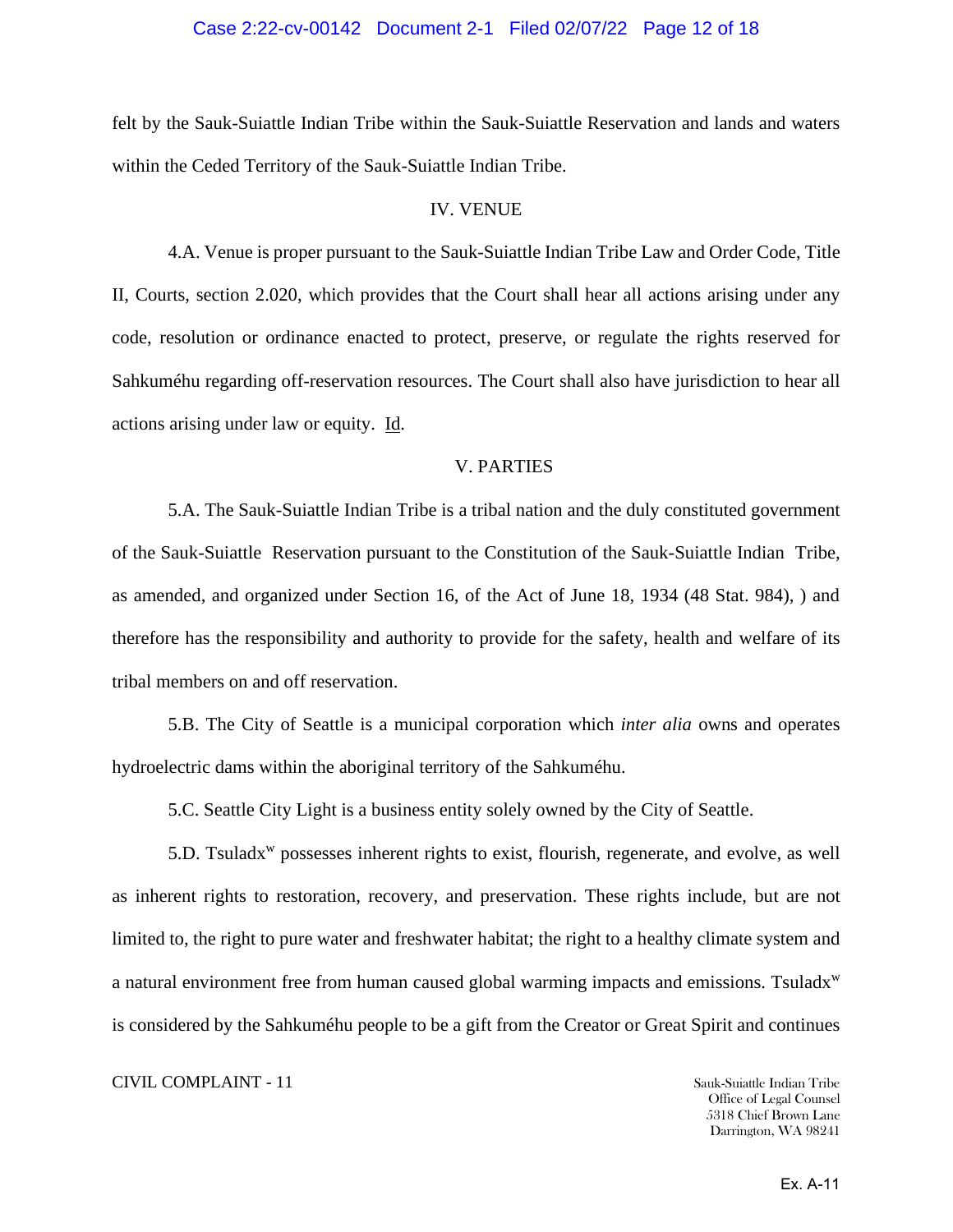## Case 2:22-cv-00142 Document 2-1 Filed 02/07/22 Page 13 of 18

to be an important staple in the diets of native peoples for generations, is a central element of the language, culture, heritage, migration stories and history of the Sahkuméhu people, and is an integral part of the wetland ecosystems and natural communities of the Sauk-Suiattle Indian Tribe of the Sauk-Suiattle Reservation.

## VI. FACTUAL ALLEGATIONS

6.A. The Sahkuméhu's aboriginal territory is as follows:<sup>7</sup>

Beginning at the mouth of the Baker River near Concrete, Skagit County, Washington, thence N following the Baker River to Baker Lake; thence N from Baker Lake to the Canadian boundary line; thence E on said Canadian boundary line to the summit of the Cascade Range thence S along the summit of said Cascade Range to Indian Pass which is situated E of Monte Cristo in Snohomish County, Washington; thence W to the Sauk River and thence down the Skagit River to the mouth of the Baker River at Concrete, Washington.

6.B. During the period of 1917-1920, defendant's commenced and completed the first of

their three hydroelectricity generating dams across the Skagit River.

6.C. The above described construction was undertaken without any consultation with the

Sahkuméhu nor with any of the tribes which inhabited the drainage of the Skagit River basin.

6.D. Defendants' dams impede Tsuladx<sup>w</sup> from advancing up the Skagit River beyond the

first, or most downstream, dam of defendants.

6.E. The dams inundated sites of cultural significance to the Sahkuméhu as well as vegetative resources harvested by plaintiff.

CIVIL COMPLAINT - 12 Sauk-Suiattle Indian Tribe <sup>7</sup> *Sauk-Suiattle Indian Tribe v. United States*, Court of Claims Docket No. 97, (Exhibit 20-6, Feb. 18, 1952).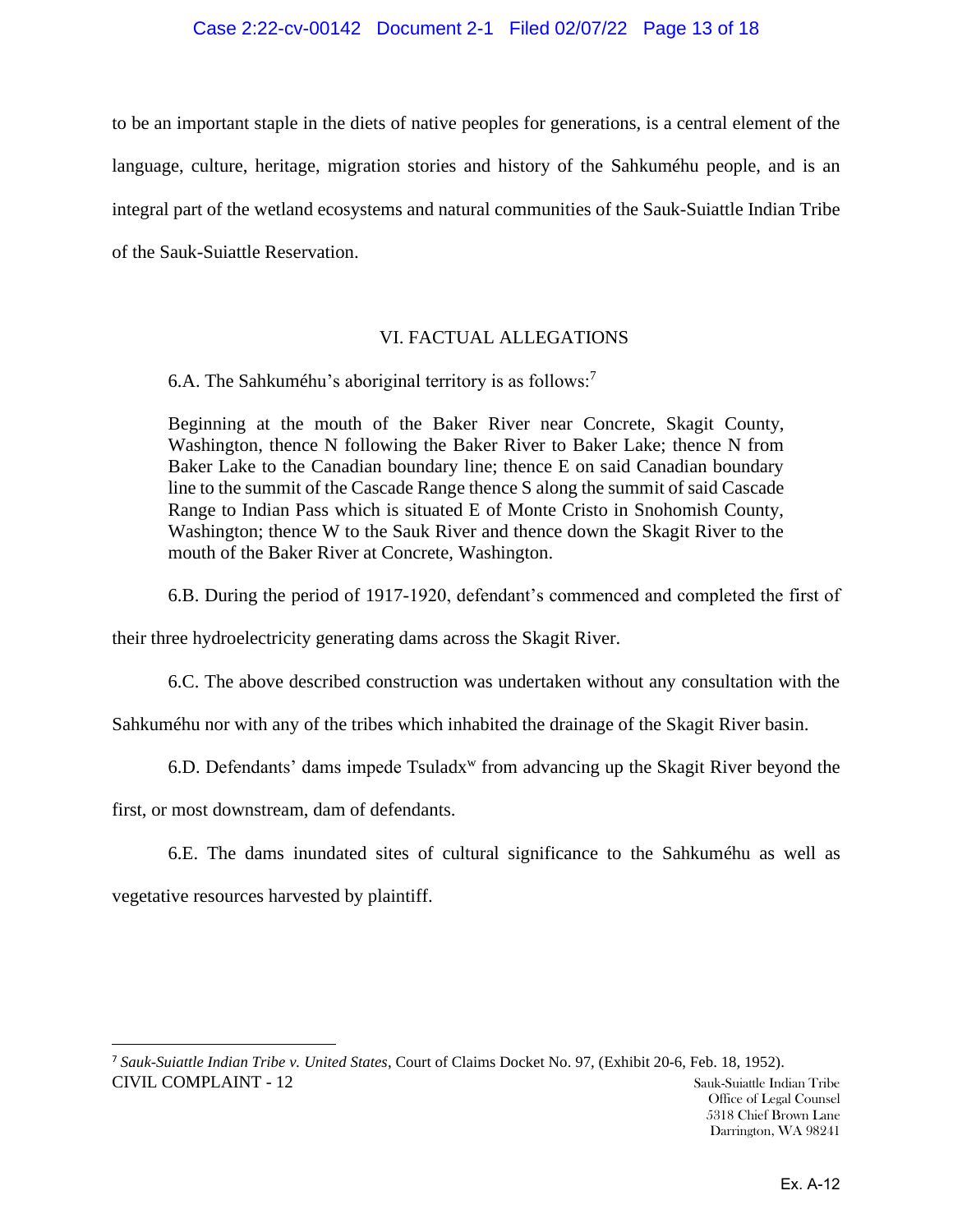#### Case 2:22-cv-00142 Document 2-1 Filed 02/07/22 Page 14 of 18

6.F. On information and belief, defendants' dams and the resultant loss of spawning and rearing habitat contributed to the decline of population Tsuladx<sup>w</sup>'s people who were native to the stulak a ti Skagit.

6.G. Defendants' have denied that their dams contributed to the decline of  $Tsuladx<sup>w</sup>$  by falsely representing that Tsuladx<sup>w</sup>, who are known for their jumping ability, could never have gotten past their dams due to natural barriers which impeded them from proceeding further upstream.

6.H. In the exercise of its sacred trust owed to Tsuladx<sup>w</sup>, the Sahkuméhu refrained from fishing for Tsuladx<sup>w</sup> within the Sahkumehu's customary fishing grounds in their distant upriver tributary rivers and streams of the Skagit from approximately 1970 to 2018. Sahkuméhu did so to preserve areas where Tsuladx<sup>w</sup> laid their eggs to perpetuate their future generations.

6.I. As a direct and proximate result of defendant's denial of responsibility for the decline of Tsuladx<sup>w</sup>, and as a result of defendants' shifting the blame to farmers and overharvesting by Sahkuméhu tribal fishermen and women, the Sahkuméhu have experienced harassment, intimidation and violence when engaging if harvesting Tsuladx<sup>w</sup> even though Sahkuméhu limit their activities to approximately 6 people or less, regularly close their season early to insure adequate numbers of Tsuladx<sup>w</sup> escape to their traditional spawning grounds, and exercise caution to avoid incidental capture of species of  $Tsuladx<sup>w</sup>$  who have been deemed Threatened or Endangered Species.

6.J. Sahkuméhu have experienced fishing gear being stolen, nets being slashed, verbal harassment, and objects such as barrels being thrown in the rivers upstream from where they are to purposely entangle their nets and prevent them from capturing  $Tsuladx^w$ .

#### CIVIL COMPLAINT - 13 Sauk-Suiattle Indian Tribe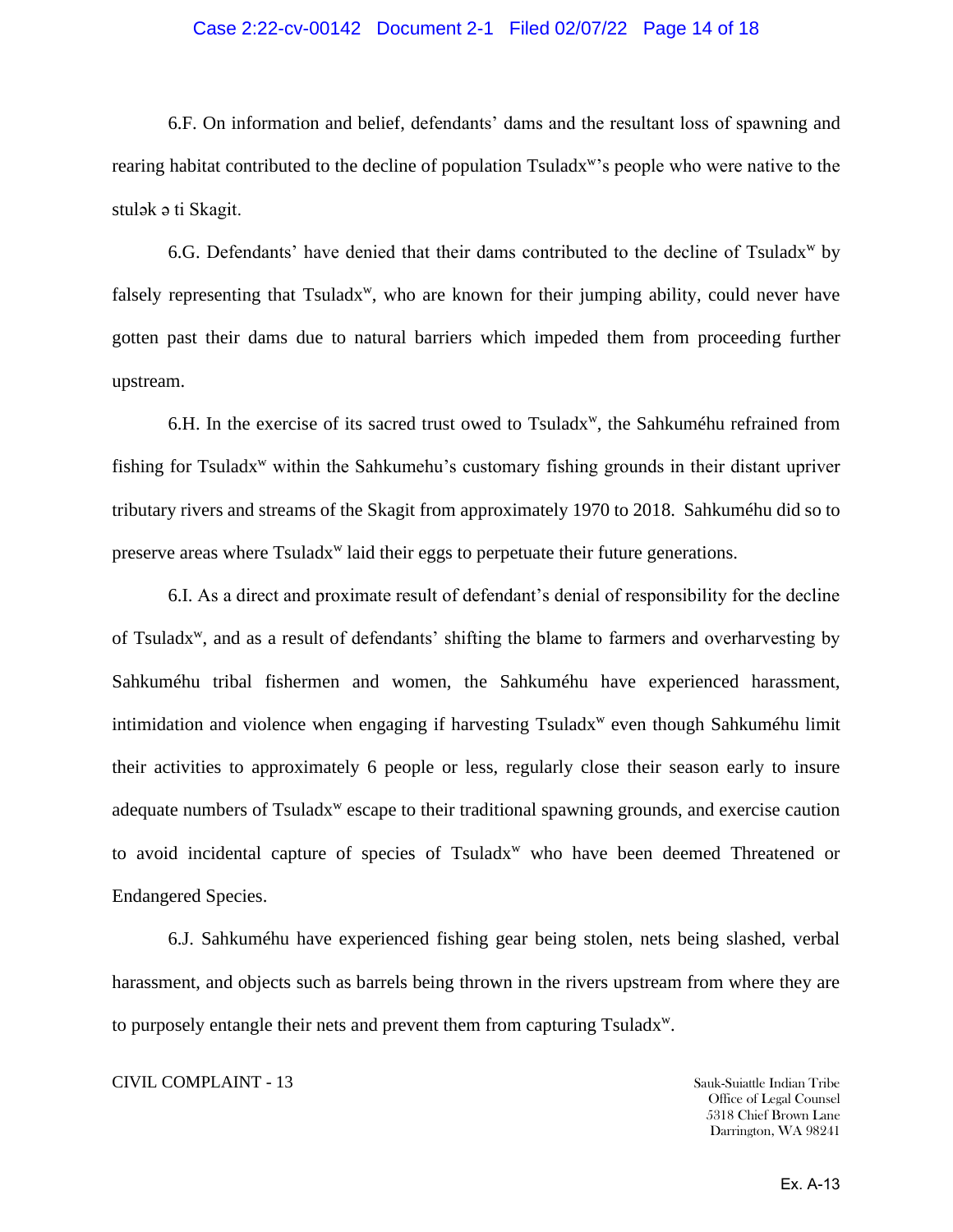### Case 2:22-cv-00142 Document 2-1 Filed 02/07/22 Page 15 of 18

6.K. Notwithstanding that oral histories from the first people along the Skagit River clearly establish that Tsuladx<sup>w</sup> traveled beyond defendants' dams, defendants have continued to deny the truth of these ancestral memories of Acitalbix<sup>w</sup> of the Skagit basin, deeming the information to be of less reliability than so-called written "science" documentation, constituting defamation of living and departed Sahkumehu and other Acitalbix<sup>w</sup>.

6.L. The foregoing conduct by defendants has resulted the de-valuing of the Sahkuméhu and other Acitalbix<sup>w</sup>.

#### VII. CLAIMS

#### Claim 1

7.1. Plaintiffs re-allege preceding paragraphs as if fully alleged again, here. The claims of Defendants to obstruct Tsuladx<sup>w</sup> is in direct contravention to the usufructuary property interests of the Sahkuméhu vis-à-vis wild plants and animals and prevent the exercise of Plaintiffs various usufructuary rights in the 1855 Treaty of Point Elliott under color of law. These usufructuary rights had not been abrogated. Defendants' activities constitute a taking of Plaintiff's property without Due Process or just compensation, in violation of the Fourteenth Amendment of the Constitution of the United States and violated Plaintiffs' rights to equal protection of the laws under the Fourteenth Amendment to the Constitution of the United States, without rational basis and results in civil rights deprivations by Defendants.

#### Claim 2

7.2. Fourth Amendment and Due Process Violations. Plaintiffs re-allege preceding paragraphs as if fully alleged again, here. Defendant's blockage of water as its property has been seized without proper Notice and Opportunity to be heard damaging the plaintiffs which resulted

#### **CIVIL COMPLAINT - 14** Sauk-Suiattle Indian Tribe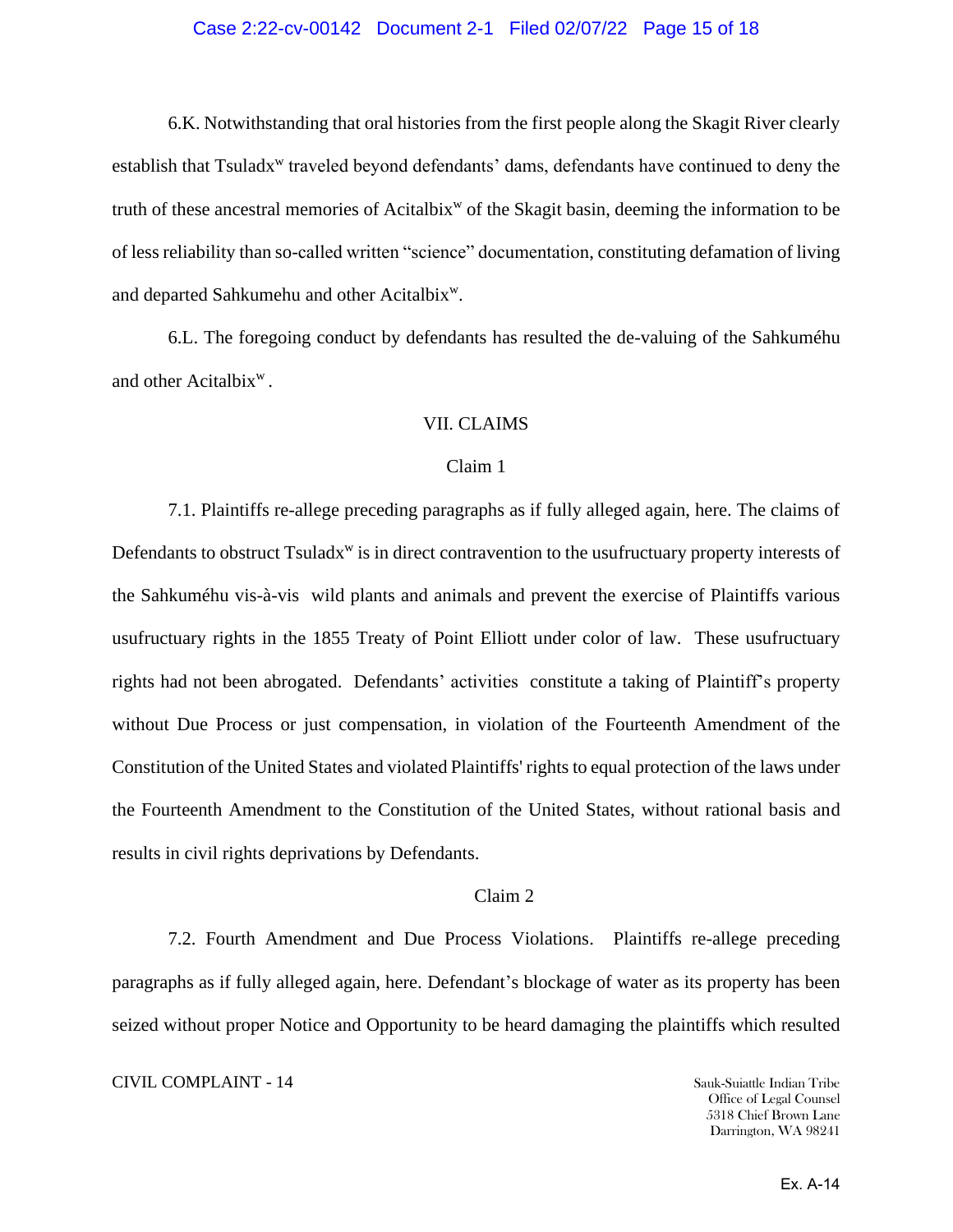### Case 2:22-cv-00142 Document 2-1 Filed 02/07/22 Page 16 of 18

in pecuniary loss, present and future damages for plaintiffs. In so doing, Defendants violated Plaintiffs Fourth Amendment rights to be free from arbitrary and capricious seizure of the environment of Tsuladx<sup>w</sup> and to be free from seizure of the tribal and personal water property rights.

#### Claim 3

#### First Amendment Religious and Cultural Practices

7.3. Plaintiffs re-allege preceding paragraphs as if fully alleged again, here. Plaintiffs religious and cultural practices in the 1855 Treaty Ceded Territory and beyond are subject to the American Indian Religious Freedom Act (AIRFA), 42 U.S.C. § 1996 and, as such, are protected by the First Amendment to the Constitution of the United States.

#### Claim 4

7.4. Defendant's statements disclaiming responsibility for the decline of Tsuladx<sup>w</sup> has a direct and proximate result of citizens placing the blame for the decline of Tsuladx<sup>w</sup> on Plaintiffs and other tribal fishermen and women, thereby constituting fraud and intentional or negligent infliction of emotional distress.

#### VIII. REMEDIES

#### Declaratory Relief

8.1. Declare that Tsuladx<sup>w</sup> possesses inherent rights to exist, flourish, regenerate, and evolve, as well as inherent rights to restoration, recovery, and preservation. These rights include, but are not limited to, the right to pure water and freshwater habitat; the right to a healthy climate system and a natural environment free from human caused global warming impacts and emissions and declare that defendant's conduct threatens and imperils plaintiffs' rights and significantly

## **CIVIL COMPLAINT - 15** Sauk-Suiattle Indian Tribe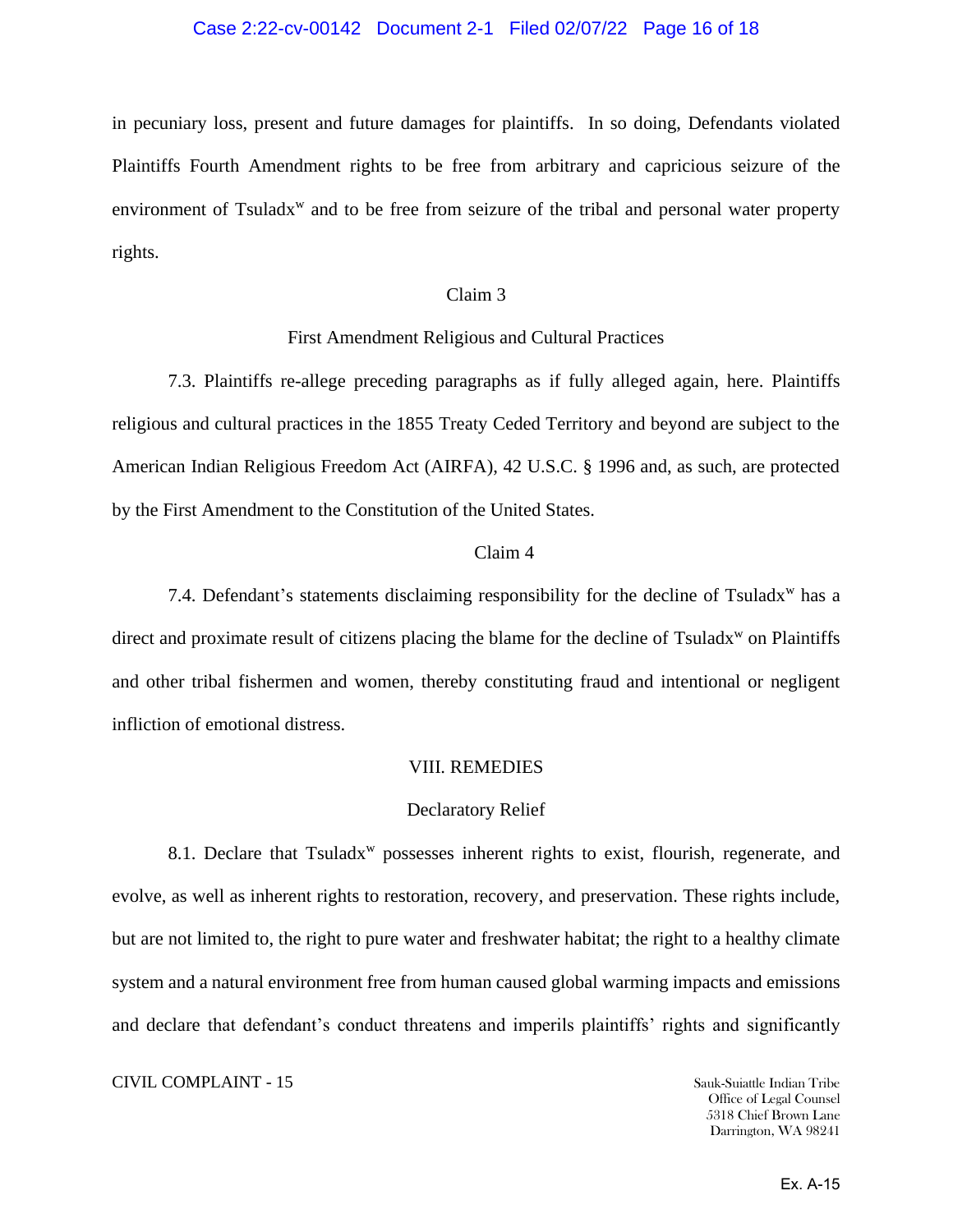## Case 2:22-cv-00142 Document 2-1 Filed 02/07/22 Page 17 of 18

impacts their health, welfare, safety and economic security within their aboriginal territory and that such impact is felt on the Sauk-Suiattle Reservation.

8.2. Declare that the Sahkuméhu possess the Creator-given obligation and public trust duty to protect Tsuladx<sup>w</sup> and protect and save its youth, including the right to protect access to the waters necessary for Tsuladx<sup>w</sup> to flourish within the territory of the Sahkuméhu and beyond.

8.3. Enter such other and further relief as is just, equitable, necessary and appropriate to protect future generations of Tsuladx<sup>w</sup> and Sahkuméhu.

DATED this \_6th\_ day of January, 2022.

Respectfully submitted,

SAUK-SUIATTLE INDIAN TRIBE Sahkaméhu for and on behalf of Tsuladx<sup>w</sup> ǝ ti stulk w

(aut fi

dx<sup>w</sup> tuk<sup>w</sup> k<sup>w</sup>i atkin Jack Fiander, General Counsel Attorney for Plaintiffs

\_\_\_\_\_\_\_\_\_\_\_\_\_\_\_\_\_\_\_\_\_\_\_\_\_\_\_\_\_

**CIVIL COMPLAINT - 16** Sauk-Suiattle Indian Tribe